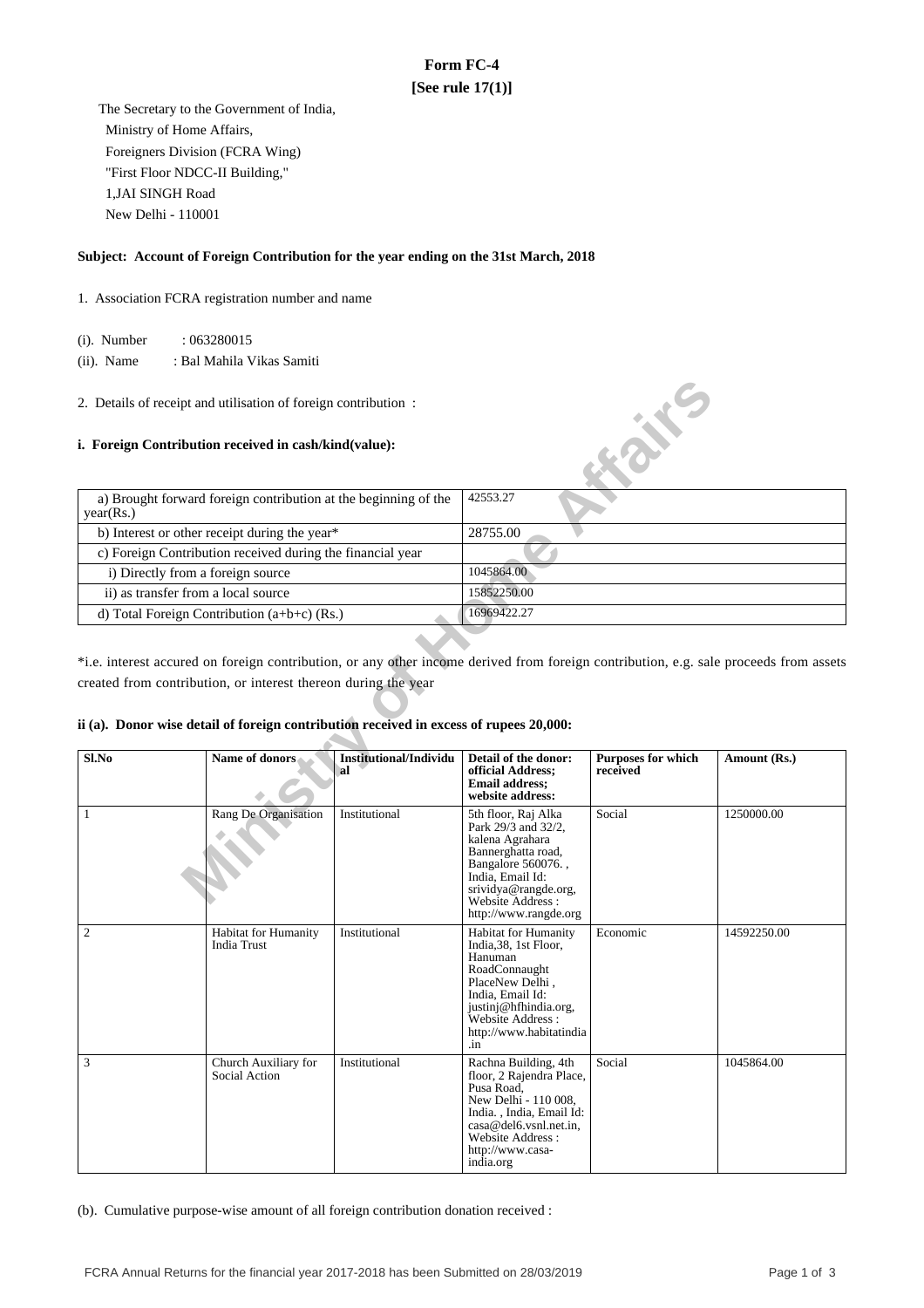| Sl.No | Purpose               | mount   |
|-------|-----------------------|---------|
|       | $\sim$<br>Social<br>. | 5864.00 |

**(iii). Details of Utilization of foreign contribution:**

| a. Total Utilization* for projects as per aims and<br>objectives of the association (Rs.) | 16109149.00 |
|-------------------------------------------------------------------------------------------|-------------|
| b. Total Administrative Exprenses as provided in Rule<br>5, FCRA 2011 (Rs.)               | 382710.00   |
| c. Total invested in term deposits (Rs.)                                                  | 0.00        |
| d. Total Purchase of fresh assets (Rs.)                                                   | 0.00        |
| Total utilization in the year(Rs.) $(a+b+d)$                                              | 16491859.00 |

\* It is affirmed that the utilisation of foreign contribution is not in contravention of the provisions contained in proviso to Sction 9(e) and Section 12(4)(f) of the Act which states that the acceptance of foreign contribution is not likely to affect prejudically.

(A) the soverignty and integrity of india; or.

|                                                                                                                              |                                                                                                      | (B) the security, strategic, scientific or echnomic interest of the state; or                                              |                  |                   |  |
|------------------------------------------------------------------------------------------------------------------------------|------------------------------------------------------------------------------------------------------|----------------------------------------------------------------------------------------------------------------------------|------------------|-------------------|--|
| (C) the public interest; or                                                                                                  |                                                                                                      |                                                                                                                            |                  |                   |  |
| (D) freedom or fairness of election to any legistature; or                                                                   |                                                                                                      |                                                                                                                            |                  |                   |  |
| (E) friendly relations with any foreign state; or                                                                            |                                                                                                      |                                                                                                                            |                  |                   |  |
|                                                                                                                              | (F) harmony between religious, racial, social, lingusitic or relgional groups, castes or communities |                                                                                                                            |                  |                   |  |
| 476011.60<br>iv. Balance of unutilized foreign contribution, in<br>cash/bank, at the end of the year(Rs.):                   |                                                                                                      |                                                                                                                            |                  |                   |  |
| 0.00<br>v. Total number of foreigner working (salaried/in<br>honorary capacity.                                              |                                                                                                      |                                                                                                                            |                  |                   |  |
| 3. (a) Details of designated Fc bank account for receipt of Foreign Contribution (As on 31st March of the year ending):      |                                                                                                      |                                                                                                                            |                  |                   |  |
| Sl.No                                                                                                                        | <b>Name of Bank</b>                                                                                  | <b>Branch Address</b> (With<br>pincode)                                                                                    | <b>IFSC Code</b> | <b>Account No</b> |  |
| 1                                                                                                                            | <b>STATE BANK OF INDIA</b>                                                                           | K-34, GANDHI<br>NAGAR, GWALIOR, 47400<br><b>2 GWALIOR MADHYA</b><br>PRADESH 474002,<br>Gwalior, Madhya Pradesh,<br>Gwalior | SBIN0050585      | XXXXXXX5635       |  |
| 3 (b) Details of all utilization bank accounts for utilization of Foregin Contribution (As on 31st March of the year ending) |                                                                                                      |                                                                                                                            |                  |                   |  |

3. (b) Details of all utilization bank accounts for utilization of Foregin Contribution (As on 31st March of the year ending)

| Sl.No | <b>Name of Bank</b> | <b>Branch Address</b> (With<br>pincode)                                                                                    | <b>IFSC Code</b> | <b>Account No</b> |
|-------|---------------------|----------------------------------------------------------------------------------------------------------------------------|------------------|-------------------|
|       | UNION BANK OF INDIA | MISS HILLS SCHOOL.<br>NEAR KALA VAITHIKA.<br>PADAV MADHYA<br><b>PRADESH 474002,</b><br>Gwalior, Madhya Pradesh,<br>Gwalior | UBIN0551708      | XXXXXXXXXXX8987   |

## **Declaration**

 **I hereby declare that the above particulars furnished by me are true and correct**

**I also affirm that the receipt of foreign contribution and its utilization have not been violative of any of the provisions of the Foreign Contribution (Regulation) Act, 2010, rules, notifications/ orders issued there under from time to time and the foreign contribution was utilized for the purpose(s) for which the association was granted registration/ prior permission by the Central**